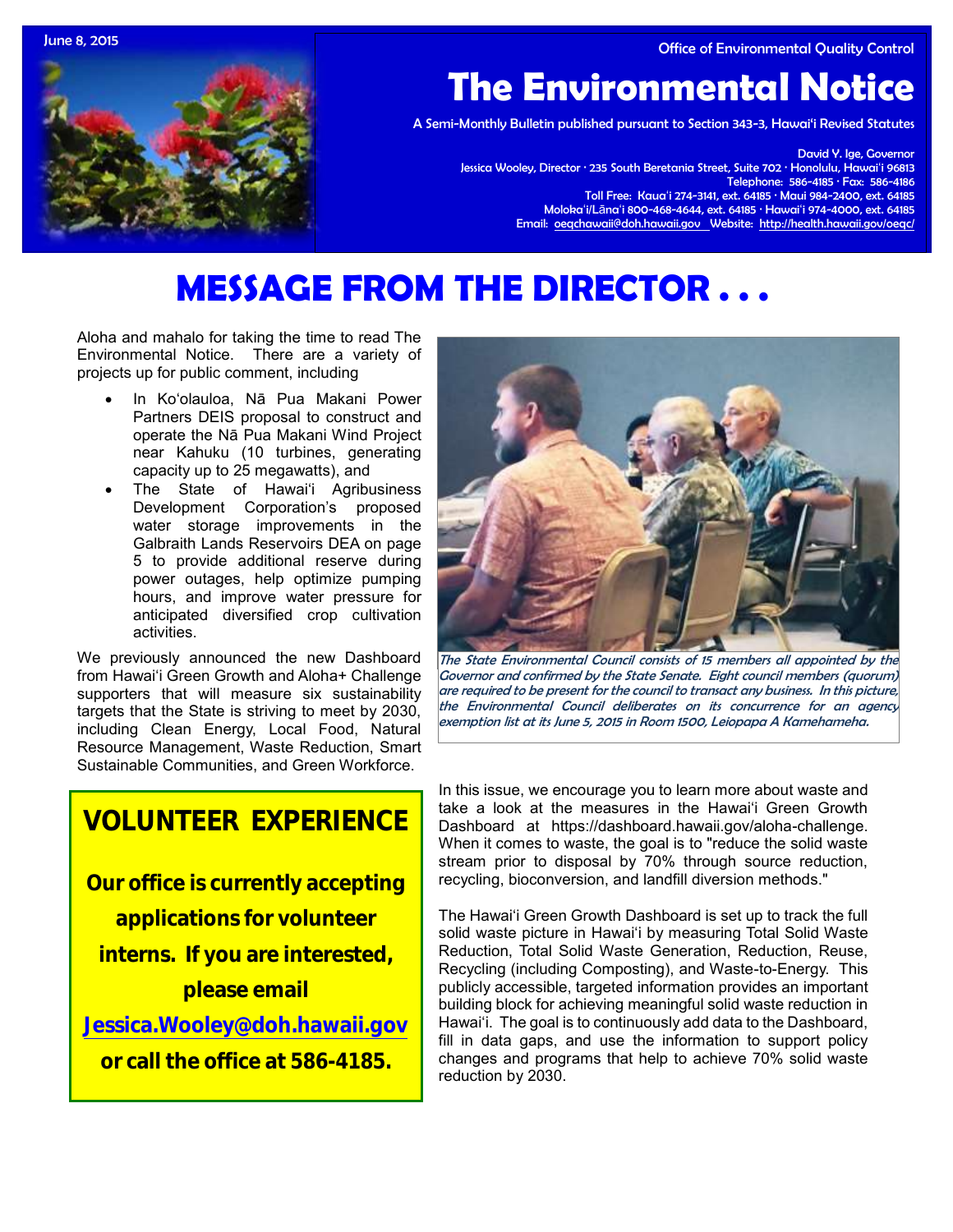# **TABLE OF CONTENTS**

| <b>FRONT PAGE</b>                                                                                                                |  |
|----------------------------------------------------------------------------------------------------------------------------------|--|
|                                                                                                                                  |  |
| <b>HAWAI'I (HRS 343)</b>                                                                                                         |  |
| <b>MAUI (HRS 343)</b>                                                                                                            |  |
| O'AHU (HRS 343)<br>6.<br>7.<br>Nu'uanu Pali Drive and Old Pali Road Drainage Improvements 5(b) DEA (AFNSI)  8<br>8.<br>9.<br>10. |  |
| <b>CHAPTER 25, REVISED ORDINANCES OF HONOLULU</b>                                                                                |  |
| <b>COASTAL ZONE MANAGEMENT NOTICES</b><br><b>CONSERVATION DISTRICT USE APPLICATION</b>                                           |  |
|                                                                                                                                  |  |
| <b>SHORELINE NOTICES</b>                                                                                                         |  |
| <b>FEDERAL NOTICES</b>                                                                                                           |  |
| 1. Takes of Marine Mammals Incidental to Specified Activities;                                                                   |  |
|                                                                                                                                  |  |
| 4. Pacific Island Fisheries; 2014-15 Annual Catch Limits and                                                                     |  |
|                                                                                                                                  |  |
|                                                                                                                                  |  |
| <b>UPO ARE IN THE REPORT OF A REPORT OF A REPORT</b>                                                                             |  |



**HRS 343, document \* count in this issue 5(b) – 04 5(e) – 06** *\* (excluding administrative exemption declarations / lists)*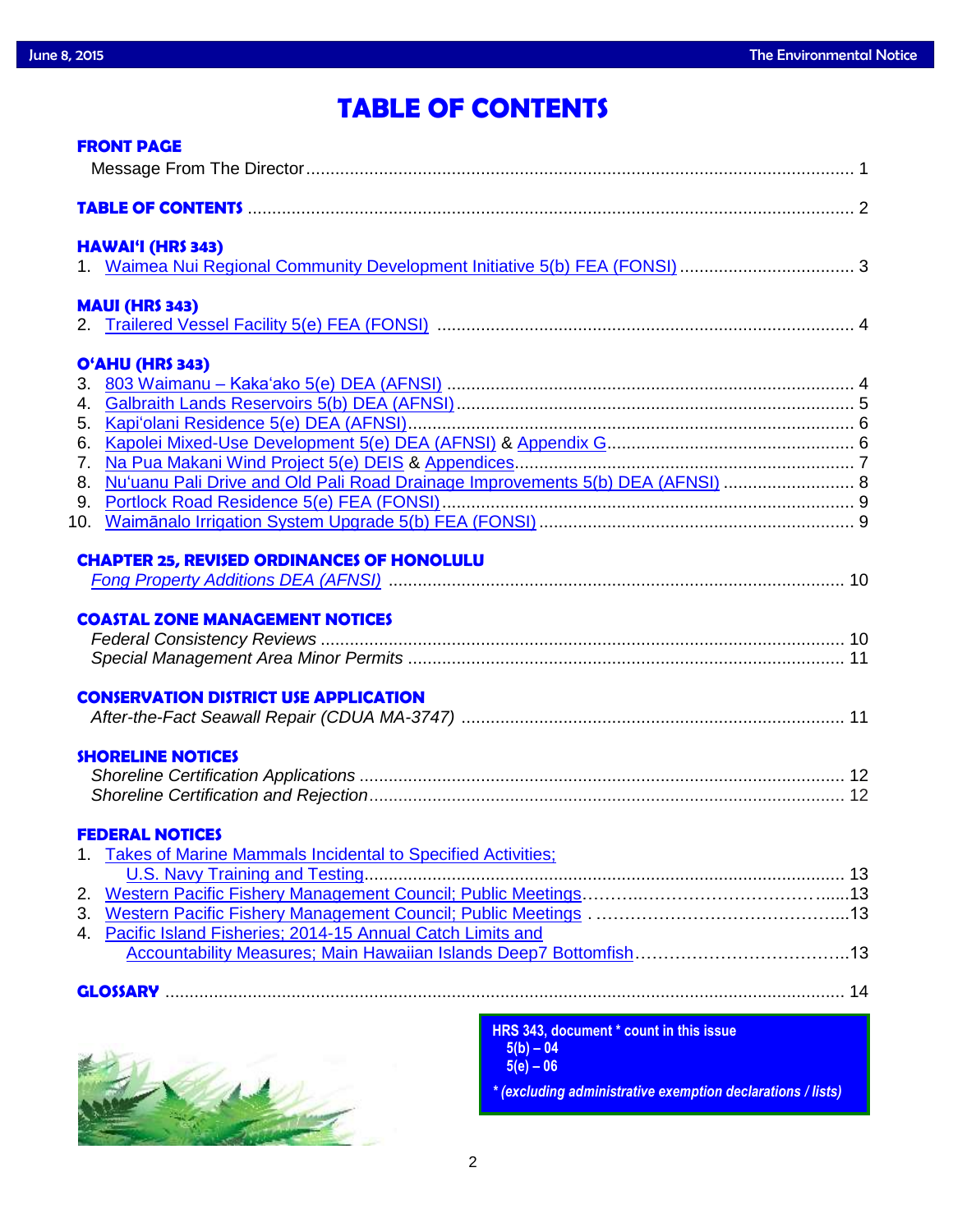# **HAWAI'I (HRS 343)**

### **1. [Waimea Nui Regional Community Development Initiative 5\(b\) FEA \(FONSI\)](http://oeqc.doh.hawaii.gov/Shared%20Documents/EA_and_EIS_Online_Library/Hawaii/2010s/2015-06-08-HA-5B-FEA-Waimea-Nui-Regional-Community-Development-Initiative.pdf)**

| Island:<br>District:<br>TMK:<br><b>Permits:</b> | Hawaiʻi<br>Waimea<br>$(3)$ 6-4-038:011 (por.)<br>FAA Form 7460-1 Notice of Proposed Construction or<br>Alteration Approval, State DOA Application for Irrigation Water<br>Service, State DOA Approval for use of agriculture water for<br>potable uses, DHHL Land Use Amendment, National Pollution |  |
|-------------------------------------------------|-----------------------------------------------------------------------------------------------------------------------------------------------------------------------------------------------------------------------------------------------------------------------------------------------------|--|
|                                                 | Discharge Elimination System (NPDES) General Permit, DOH<br>CWB Approval of wastewater system construction documents,<br>DOH SDWB Approval of water treatment system construction<br>documents, DOH Wastewater Branch Approval of wastewater                                                        |  |
|                                                 | system construction documents, HAR Title 19 Department of Transportation                                                                                                                                                                                                                            |  |

on Permit to construct or use land located within flight aviation easement, HRS 6-E Historic Preservation Review Clearance, County Building Permit, County Electrical Permit, County Plumbing Permit, County Sign Permit, County Outdoor Lighting Permit, County Grading and Grubbing Permit, County Driveway Connection Permit, County Approval of construction drawings

### **Proposing/Determination**

- **Agency:** Department of Hawaiian Home Lands, 91-5420 Kapolei Parkway, Kapolei, HI 96707. Contact: Andrew Choy, (808) 620-9279
- **Consultant:** Group 70 International, 925 Bethel Street, 5<sup>th</sup> Floor, Honolulu, HI 96813. Contact: Mark Kawika McKeague, (808) 523-5866 **Status:** Finding of No Significant Impact Determination

Located on 114 acres of Department of Hawaiian Home Lands in the Puʻukapu homestead, the Waimea Nui Regional Community Development Initiative (WNR-CDI) is based upon a 40-year vision of the Waimea Hawaiian Homesteaders' Association (WHHA) community. Approximately 28 acres will be developed to provide a homestead cemetery/chapel and columbarium; a community agriculture complex which includes a community agricultural park, a green waste biodigester with an electric grid, post-harvest facility, and commercial kitchen; an equestrian center and support facilities; and a golf facility inclusive of a practice course, driving range, chipping and putting area, and a clubhouse. The project will enable the Puʻukapu homestead community to meet targeted goals of economic self-sufficiency through a dedicated program centered on the community lifestyle of Waimea, including agricultural, equestrian, and recreational activities while also providing the first homestead cemetery for families from the area. The WNR-CDI helps fulfill the purpose of the Hawaiian Homes Commission Act through fully supporting selfsufficiency and self-determination for native Hawaiians, as well as preserving Native Hawaiian values, traditions, and culture for generations. The FEA evaluates construction and operational impacts on environmental, archaeological, and cultural resources; utility infrastructure, roadway, and traffic conditions; and projected socio-economic benefits and costs.



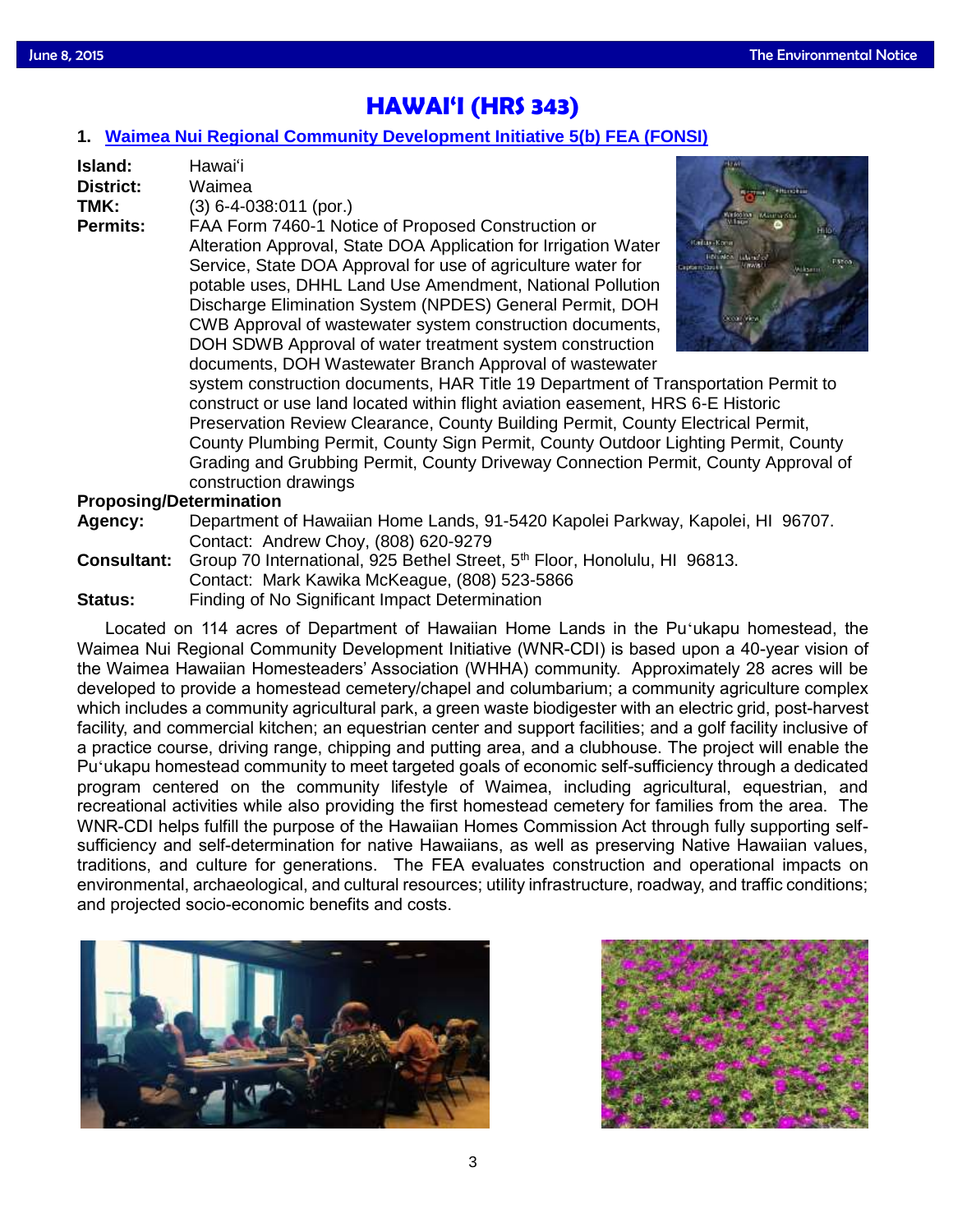# **MAUI (HRS 343)**

# **2. [Trailered Vessel Facility 5\(e\) FEA \(FONSI\)](http://oeqc.doh.hawaii.gov/Shared%20Documents/EA_and_EIS_Online_Library/Maui/2010s/2015-06-08-MA-5E-FEA-Trailered-Vessel-Facility.pdf)**

| Island:            | Maui                                                                              |
|--------------------|-----------------------------------------------------------------------------------|
| <b>District:</b>   | Wailuku                                                                           |
| TMK:               | (2) 3-7-001:023 and 021                                                           |
| <b>Permits:</b>    | <b>DLNR Conservation District Use Permit</b>                                      |
| <b>Applicant:</b>  | Maui Dry Dock and Storage LLC, P.O. Box 1119, Lāhainā,                            |
|                    | HI 96761. Contact: Jeff Strahn, (808) 270-9813                                    |
| <b>Approving</b>   | Walter-Makera                                                                     |
| Agency:            | Office of Conservation and Coastal Lands, Hawaii State                            |
|                    | DLNR, P.O. Box 621, Honolulu, HI 96809. Contact: Michael Cain, (808) 587-0048     |
| <b>Consultant:</b> | Coastal Planners LLC, 3993 Ma'alaea Bay Place, Wailuku, HI 96793. Contact: Thorne |
|                    | Abbot, (808) 344-1595                                                             |
| <b>Status:</b>     | Finding of No Significant Impact Determination                                    |

The proposal includes a maintenance and inspection area for two vessels (dry-dock), a secured boat parking and storage area along Kahului Beach Road, and the grubbing of an unused area to create open parking for up to 20 cars. The dry dock will include two concrete pads, two grassy swales, and an attendant subsurface drainage system. Vinyl coasted chain link fencing along the site's perimeter and key card access for convenience would help create a secure parking area for boats, trailers, and tow vehicles on the site. Two key card operated electric gates would afford 24-hour access. No price or rental period has been determined; the rate would be determined in consultation with DOBOR. Landscape plantings would surround both the perimeter fencing and be planted along the edge of two grassy swales located next to area. Plantings of hau and naupaka would provide visual screening, attenuate storm water runoff, and serve as a wind break. The proposal does not include any above ground buildings or structures beyond installation of a fence, gates, key card readers and concrete maintenance pads. The applicant will pursue a lease with the Department should they secure a Conservation District Use Permit (CDUP).

# **O'AHU (HRS 343)**

## **3. 803 Waimanu - Kaka'ako [5\(e\) DEA \(AFNSI\)](http://oeqc.doh.hawaii.gov/Shared%20Documents/EA_and_EIS_Online_Library/Oahu/2010s/2015-06-08-OA-5E-DEA-803-Waimanu-Kakaako.pdf)**

| Island:<br><b>District:</b> | Oʻahu<br>Honolulu                                                                                                                                                                                                                               |  |
|-----------------------------|-------------------------------------------------------------------------------------------------------------------------------------------------------------------------------------------------------------------------------------------------|--|
| TMK:                        | (1) 2-1-049:050, 070 & 072                                                                                                                                                                                                                      |  |
| <b>Permits:</b>             | Dwelling Unit Revolving Fund (DURF) application; Chapter<br>343, HRS; ADA Accessibility Requirements; Building permits;<br>Grubbing, Grading/Trenching, Street Usage, and Stockpiling;<br>Sewer Connection; Water Connection; and Water Quality |  |
| <b>Applicant:</b>           | MJF Development Corporation, 1541 South Beretania Street, 4th Floor, Honolulu, HI<br>96818. Contact: Franco Mola, (808) 744-8072                                                                                                                |  |
| <b>Approving</b>            |                                                                                                                                                                                                                                                 |  |
| Agency:                     | Hawai'i Housing Finance & Development Corporation, 677 Queen Street, Honolulu, HI<br>96813. Contact: Ken Takahashi, (808) 587-0547                                                                                                              |  |
| <b>Consultant:</b>          | Hawai'i Planning, LLC, 1001 Bishop Street, American Savings Bank Tower, Suite 2755,<br>Honolulu, HI 96813. Contact: Dennis Silva, Jr., (808) 521-9418, ext. 1005                                                                                |  |
| <b>Status:</b>              | Statutory 30-day public review and comment period starts; comments are due by<br>July 8, 2015. Please send comments to the applicant, approving agency, and consultant.                                                                         |  |

803 Waimanu in Kaka'ako consists of a mix of 123 studios, 29 one-bedrooms, and one (1) twobedroom unit, totaling 153 units. The studio units range from 384 to 434 square feet. One bedroom units range from 453 to 784 square feet. The two bedroom unit is 1,029 square feet. Twenty percent (20%) of the residential floor area, 24 units, are set aside as Reserved Housing under the Mauka Area Plan, Mauka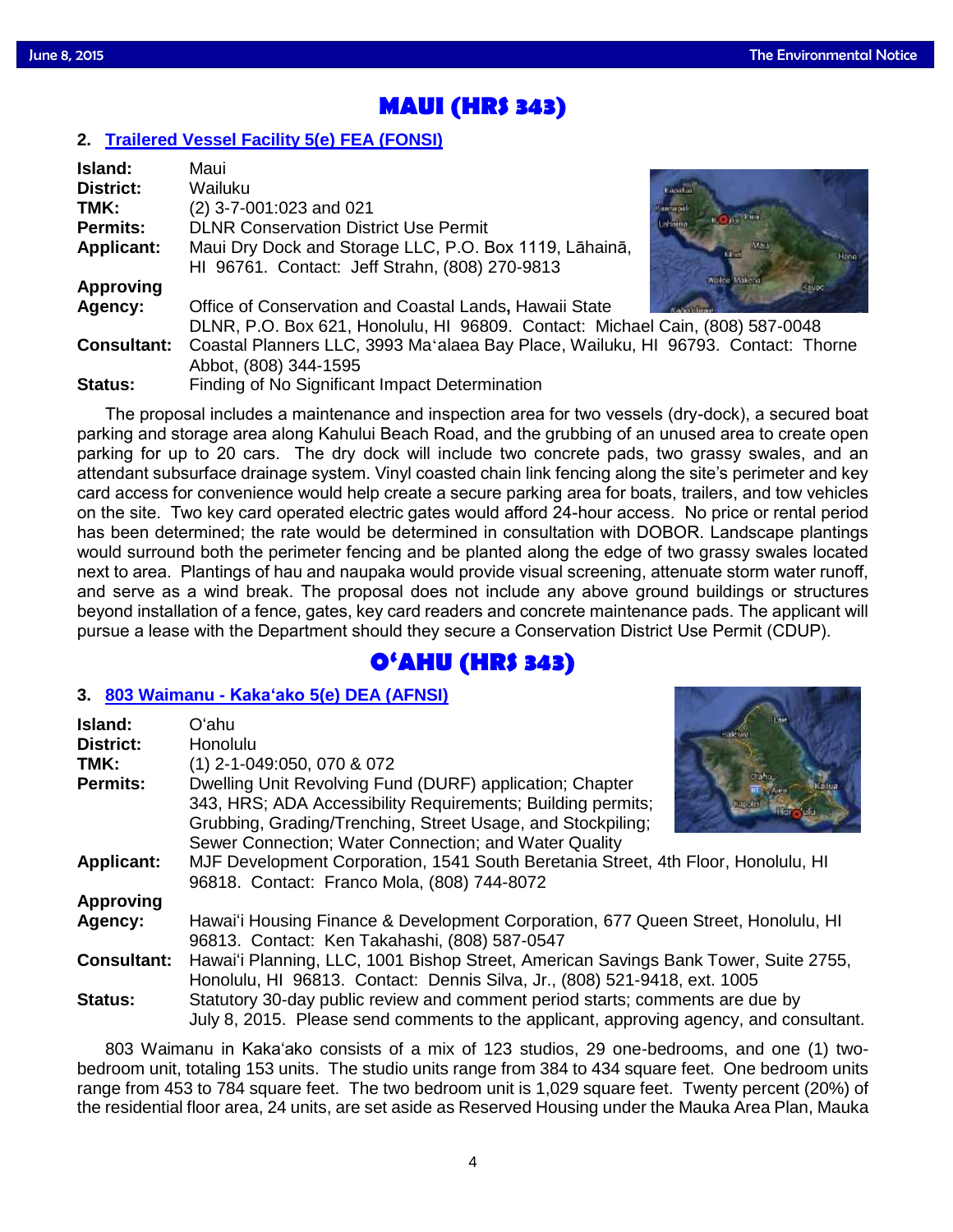Area Rules, and the Kaka'ako Reserved Housing Rules (20% of floor area is the requirement but the Arena is requirement but the requirement) Reserved Housing is requilated by the Hawai'i Community Project exceeds the requirement). Reserved Housing is regulated by the Hawai'i Community Development Authority (HCDA). Fifty-one percent (51%) or 77 units will be restricted by HHFDC in order to qualify the Project for Dwelling Unit Revolving Fund (DURF) financing. Therefore, a total of 101 of the units (or 66%) is restricted as affordable with the remaining 52 units to be unrestricted and sold at market rate. The Chapter 343, Hawai'i Revised Statutes (HRS) trigger for this EA is the applicant's intended use of Dwelling Unit Revolving Fund (DURF) as a source of construction financing.

### **4. [Galbraith Lands Reservoirs 5\(b\) DEA \(AFNSI\)](http://oeqc.doh.hawaii.gov/Shared%20Documents/EA_and_EIS_Online_Library/Oahu/2010s/2015-06-08-OA-5B-DEA-Galbraith-Lands-Reservoirs.pdf)**

| State of Hawai'i: Department of Health - NPDES Permit;<br>Department of Land and Natural Resources - Commission on<br>O'ahu<br>Water Resources Management-Well Construction Permit,<br>Alea<br>Pump Installation Permit, Water Use Permit; State Historic<br>Kapoler<br><b>Honolulu</b><br>Preservation Division - Historic Site Review; Department of<br>Transportation - Right of Access, Permit to Perform Work<br>Within a State Highway Right-of-Way. City and County of Honolulu: Department of<br>Planning and Permitting-Grubbing, Grading, and Stockpiling Permit, Excavation Permit,<br>Permit to Excavate Public Right-of-Way |  |
|------------------------------------------------------------------------------------------------------------------------------------------------------------------------------------------------------------------------------------------------------------------------------------------------------------------------------------------------------------------------------------------------------------------------------------------------------------------------------------------------------------------------------------------------------------------------------------------------------------------------------------------|--|
|------------------------------------------------------------------------------------------------------------------------------------------------------------------------------------------------------------------------------------------------------------------------------------------------------------------------------------------------------------------------------------------------------------------------------------------------------------------------------------------------------------------------------------------------------------------------------------------------------------------------------------------|--|

### **Proposing/Determination**

**Agency:** State of Hawai'i Agribusiness Development Corporation (ADC), 235 South Beretania Street, Room 205, Honolulu, HI 96813. Contact: Ivan Kawamoto, (808) 586-0181

**Consultant:** Environmental Planning Solutions LLC, 945 Makaiwa Street, Honolulu, HI 96816. Contact: Colette Sakoda, (808) 748-1529

**Status:** Statutory 30-day public review and comment period starts; comments are due by July 8, 2015. Please send comments to the proposing/determination agency and consultant.

The State of Hawai'i Agribusiness Development Corporation (ADC) proposes farm land preparation for construction of four reservoirs on land that was previously in pineapple cultivation. The affected properties, which in total encompass 1,207 acres, are located west of the town of Wahiawā in Central O'ahu and generally bounded by Poamoho Gulch and Poamoho Camp on the north, Whitmore Village and the North Fork of Kaukonahua Stream on the east, Schofield Barracks Military Reservation on the south, and fallow/farmed agricultural fields on the west. The purposes of the water storage improvements are to increase the storage capacity of the irrigation water system service area which would provide additional reserve during power outages, and help optimize pumping hours and to improve water pressure for anticipated diversified crop cultivation activities. With the expected increase and demand for fresh agricultural produce, local farmers plan to grow and distribute their produce to Hawai'i's local markets, businesses, and restaurants. Local agricultural food production should help move the State towards agricultural self-sufficiency and decrease Hawai'i's dependency on importing food from out of state. All four reservoirs, three designed for 3 MG capacity each and one for 10 MG capacity, will be constructed below existing grade. The respective reservoir sites will be graded and excavated to below grade design elevations that can contain the desired storage volume. Typical design criteria for the reservoirs are listed below but may vary by individual reservoir.

- Impounding berm to be engineered at 2:1 slope (Horizontal:Vertical)
- Base and inner slopes to be lined with woven HDPE Polypropylene fabric pond liner
- Erect security and safety fencing
- Provide driveway of adequate width for service and maintenance vehicles

No residential, agricultural, or commercial activities on the lots will be displaced by the proposed action. The improvements are proposed on vacant and fallow agricultural fields. In the long-term, the proposed action is anticipated to attract local farmers and agribusinesses to the area. Water availability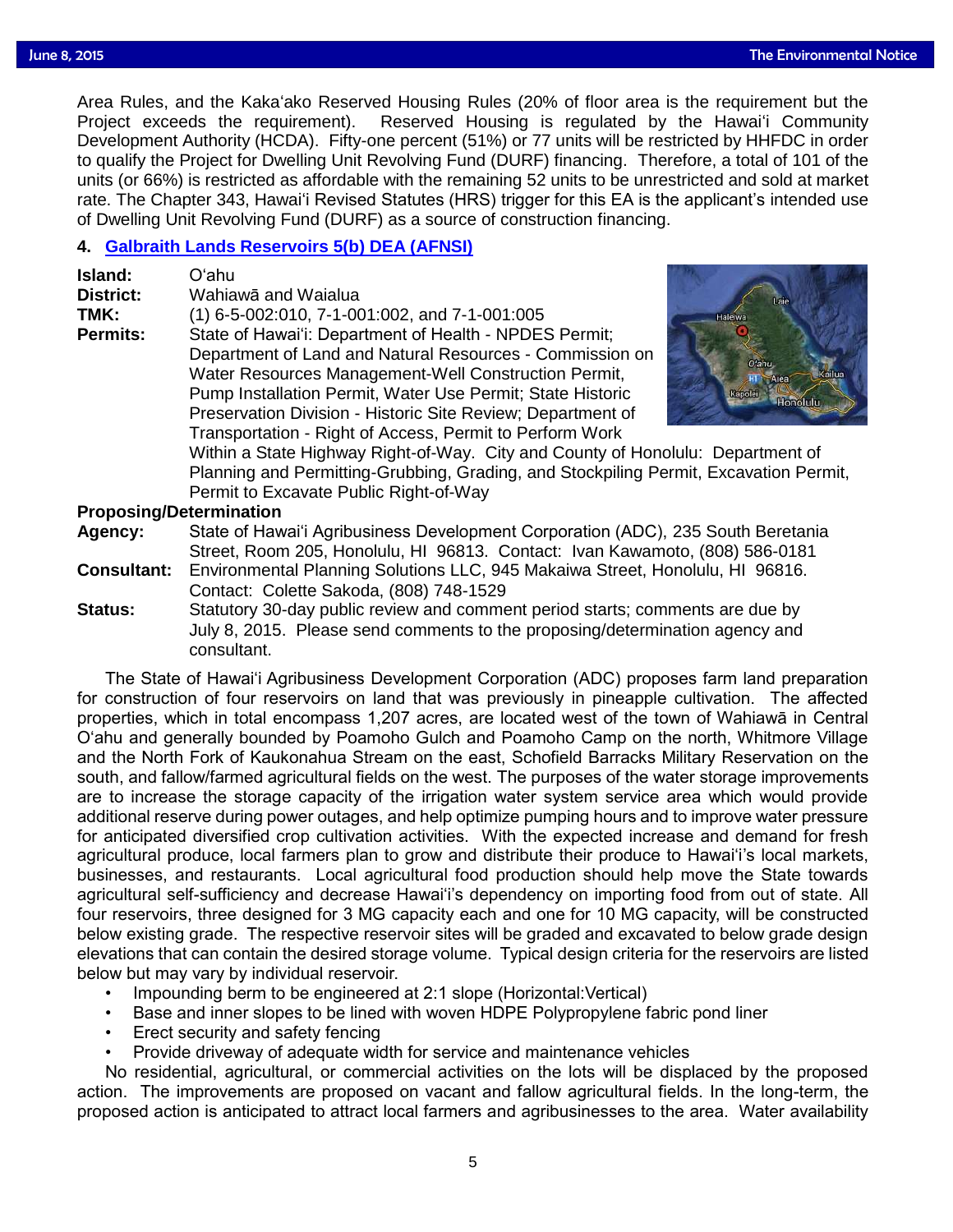and the construction of storage and water infrastructure facilities, an existing improved transportation<br>network, and availability of high-quality productive agricultural land coupled with long-term agricultural network, and availability of high-quality productive agricultural land coupled with long-term agricultural leases should foster diverse agricultural activities and help achieve the stated purposes of the proposed action.

## **5. [Kapi'olani Residence 5\(e\) DEA \(AFNSI\)](http://oeqc.doh.hawaii.gov/Shared%20Documents/EA_and_EIS_Online_Library/Oahu/2010s/2015-06-08-OA-5E-DEA-Kapiolani-Residence.pdf)**

| Island:<br><b>District:</b><br>TMK:<br><b>Permits:</b> | Oʻahu<br>Honolulu<br>$(1)$ 2-3-041:006 & 009<br>201H, building, electrical, plumbing, sidewalk/driveway and<br>demolition work (variance for building permit when work done<br>in setbacks), Grubbing, grading/trenching, Street Usage, and<br>Stockpiling Permit, sewer connection, water connection, water<br>quality | l aie<br>Haleiwa<br>O'ahu.<br>=Alea<br>Kapolei |
|--------------------------------------------------------|-------------------------------------------------------------------------------------------------------------------------------------------------------------------------------------------------------------------------------------------------------------------------------------------------------------------------|------------------------------------------------|
| <b>Applicant:</b>                                      | SamKoo Pacific, LLC, 1631 Kapi'olani Boulevard, Suite 200, Honolulu, HI 96814.<br>Contact: Timothy Yi                                                                                                                                                                                                                   |                                                |
| <b>Approving</b>                                       |                                                                                                                                                                                                                                                                                                                         |                                                |
| Agency:                                                | Hawai'i Housing Finance & Development Corporation (HHFDC), 677 Queen Street, 3rd                                                                                                                                                                                                                                        |                                                |
|                                                        | Floor, Honolulu, HI 96813. Contact: Ken Takahashi, (808) 587-0547                                                                                                                                                                                                                                                       |                                                |
| <b>Consultant:</b>                                     | Pacific Catalyst, LLC, 1296 Kapi'olani Boulevard, Suite 1907, Honolulu, HI 96814.                                                                                                                                                                                                                                       |                                                |
|                                                        | Contact: Lowell Chun, (808) 386-9596                                                                                                                                                                                                                                                                                    |                                                |
| <b>Status:</b>                                         | Statutory 30-day public review and comment period starts; comments are due by<br>July 8, 2015. Please send comments to the applicant, approving agency, and consultant.                                                                                                                                                 |                                                |
|                                                        |                                                                                                                                                                                                                                                                                                                         |                                                |

SamKoo Pacific, LLC proposes to design and construct a 485-unit residential condominium tower, to be named "Kapi'olani Residence", on a 1.291 acre (56,250 square feet) site consisting of two parcels (TMK's: (1) 2-3-041:009 and (1) 2-3-041:006) adjacent to Ala Moana Center a little over  $\frac{1}{4}$  mile from the City and County of Honolulu's future Ala Moana HART (Rail) Station. SamKoo Pacific's vision for "Kapi'olani Residence" focuses on providing a mix of quality market and affordable homes centrally located in the heart of Honolulu's vital Ala Moana neighborhood, in convenient proximity to shopping, family services, business and employment opportunities, and multiple transportation choices. The residences will include mauka and makai-facing units that will be housed in a tower fronting Kapi'olani Boulevard. Sixty percent of these residences are intended as affordable units targeting households earning eighty (80) to one hundred twenty (120) percent of the Area Median Income ("AMI"). In addition to the intended residences, the building's ground floor fronting Kapi'olani Boulevard will feature spaces for commercial enterprises that can be occupied by businesses and services oriented toward serving the local community.

# **6. [Kapolei Mixed-Use Development 5\(e\) DEA \(AFNSI\)](http://oeqc.doh.hawaii.gov/Shared%20Documents/EA_and_EIS_Online_Library/Oahu/2010s/2015-06-08-OA-5E-DEA-Kapolei-Mixed-Use-Development.pdf) & [Appendix G](http://oeqc.doh.hawaii.gov/Shared%20Documents/EA_and_EIS_Online_Library/Oahu/2010s/2015-06-08-OA-5E-DEA-Kapolei-Mixed-Use-Development-Appendix-G.pdf)**

| Island:            | Oʻahu                                                                               |
|--------------------|-------------------------------------------------------------------------------------|
| <b>District:</b>   | 'Ewa                                                                                |
| TMK:               | $(1)$ 9-1-088:021                                                                   |
| <b>Permits:</b>    | Chapter 201H, HRS, Dwelling Unit Revolving Fund (DURF)                              |
|                    | application; Chapter 343, HRS; ADA Accessibility                                    |
|                    | Requirements; Building permits; Grubbing, Grading/Trenching,                        |
|                    | Street Usage, and Stockpiling; Sewer Connection; Water                              |
|                    | Connection; and Water Quality                                                       |
| <b>Applicant:</b>  | Coastal Rim Properties, 1551 South Beretania Street, 4th floor, Honolulu, HI 96826. |
|                    | Contact: Franco Mola, (808) 744-8072                                                |
| <b>Approving</b>   |                                                                                     |
| Agency:            | Hawai'i Housing Finance & Development Corporation, 677 Queen Street, Honolulu, HI   |
|                    | 96813. Contact: Ken Takahashi, (808) 587-0547                                       |
| <b>Consultant:</b> | Hawai'i Planning, LLC, 1001 Bishop Street, American Savings Bank Tower, Suite 2755, |
|                    | Honolulu, HI 96813. Contact: Dennis Silva, Jr., (808) 521-9418, ext. 1005           |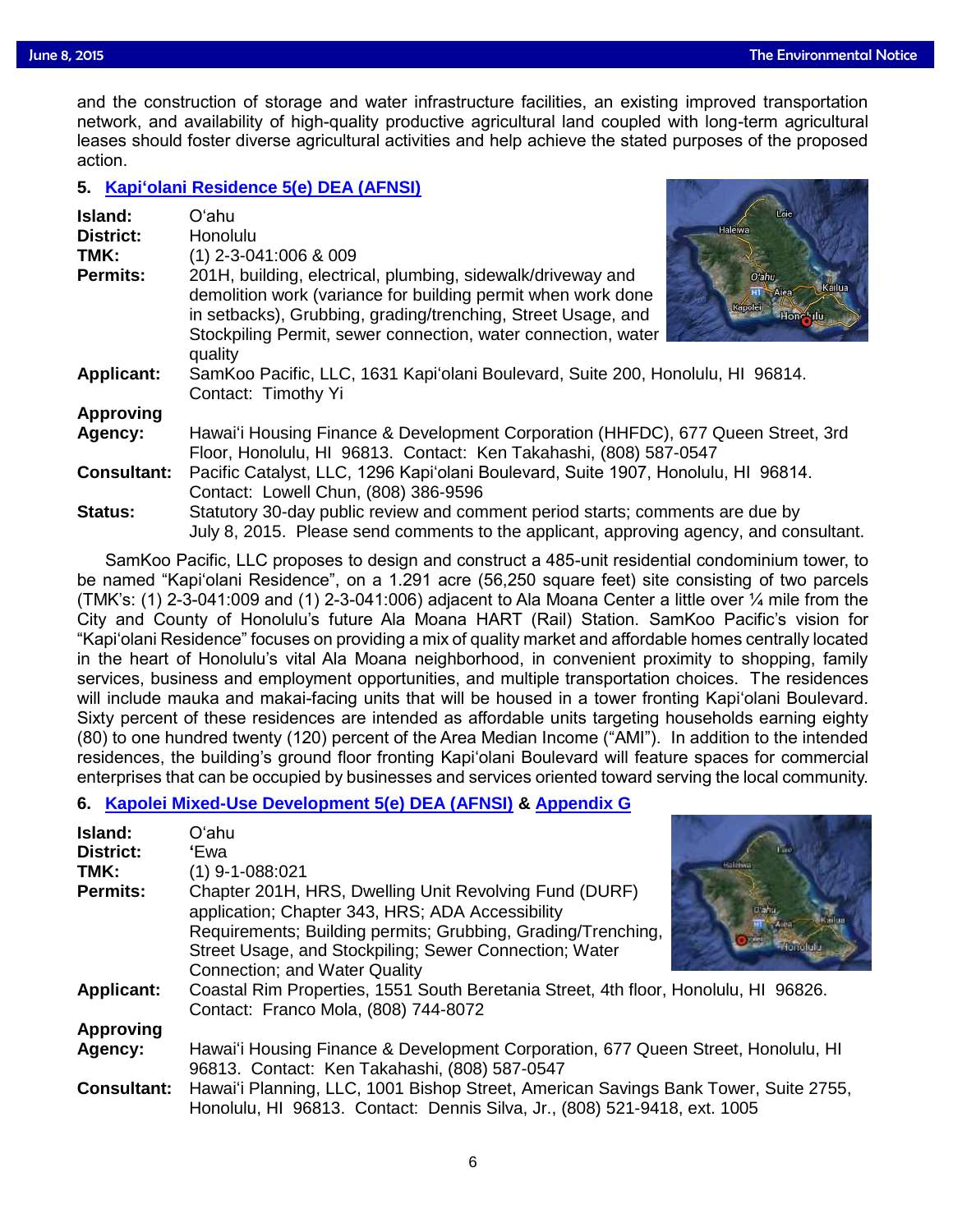# **Status:** Statutory 30-day public review and comment period starts; comments are due by<br>Status: Statutory 3015, Please send comments to the applicant approving agency and com-July 8, 2015. Please send comments to the applicant, approving agency, and consultant.

Kapolei Mixed-Use Development addresses the need for affordable senior housing, middle-market condominiums, and retail within the City of Kapolei. Kapolei is in the midst of a rapid growth trajectory, implying that there is consistent demand for additional residential and commercial development. Due to the focus on single-family housing and town-house development in the Kapolei area, Kapolei Mixed-Use Development addresses a specific market that is relatively under-served. Whereas the focus historically in Kapolei has been on lower-density housing in outlying areas, such as the Villages at Kapolei, development momentum is increasing in the City Center where there is little existing housing stock and where there is a growing demand for retail. All of Phase 1's units, with the exception of the manager's unit, will be rented in the affordable range for households earning between 30% and 60% of the HUD Area Median Income (AMI) for Honolulu County. Eight (8) units will be rented in the 30% AMI range, 18 units will be rented in the 55% AMI range, and 27 units will be rented in the 60% AMI range. Phase 2 will consist of 143 condominium units, 72 of which will be restricted at 140% AMI or below. The exact level of restriction (for example, 100% AMI, 120% AMI, or 140% AMI) is yet to be determined. Phase 3 is comprised of 17,782 net square feet of single story retail and 2,608 net square feet of associated services space.

# **7. Nā [Pua Makani Wind Project 5\(e\) DEIS](http://oeqc.doh.hawaii.gov/Shared%20Documents/EA_and_EIS_Online_Library/Oahu/2010s/2015-06-08-OA-5E-DEIS-Na-Pua-Makani-Wind-Project.pdf) & [Appendices](http://oeqc.doh.hawaii.gov/Shared%20Documents/EA_and_EIS_Online_Library/Oahu/2010s/2015-06-08-OA-5E-DEIS-Na-Pua-Makani-Wind-Project-Appendices.pdf)**

| Island:<br>District:<br>TMK: | <b>AID</b><br>O'ahu<br>Halelwa<br>Ko'olauloa<br>(1) 5-6-005:018 (portion); (1) 5-6-006:018, 047, 051, 055; and<br>(1) 5-6-008:006 (portion)                                                                                                                                                                                                                                                                                                                                                                                                                                                                                                                                                                                                                                                                                                                                                                                                                                                                                                                                                                                                                                                                                                                                                                                                     |  |
|------------------------------|-------------------------------------------------------------------------------------------------------------------------------------------------------------------------------------------------------------------------------------------------------------------------------------------------------------------------------------------------------------------------------------------------------------------------------------------------------------------------------------------------------------------------------------------------------------------------------------------------------------------------------------------------------------------------------------------------------------------------------------------------------------------------------------------------------------------------------------------------------------------------------------------------------------------------------------------------------------------------------------------------------------------------------------------------------------------------------------------------------------------------------------------------------------------------------------------------------------------------------------------------------------------------------------------------------------------------------------------------|--|
| <b>Permits:</b>              | Possible permits include: National Environmental Policy Act<br>EIS from the U.S. Fish and Wildlife Service, Incidental Take<br>tonolulu<br>Permit from the U.S. Fish and Wildlife Service, National                                                                                                                                                                                                                                                                                                                                                                                                                                                                                                                                                                                                                                                                                                                                                                                                                                                                                                                                                                                                                                                                                                                                             |  |
|                              | Historic Preservation Act Section 106, as necessary, U.S. Army Corps of Engineers<br>Clean Water Act 401, 402, 404, as necessary, Federal Aviation Administration Clearance,<br>Incidental Take License from the State Department of Land and Natural Resources/<br>Division of Forestry and Wildlife, Clean Water Act Compliance Section 401, 402, 404<br>from the State Department of Health, as necessary, Stream channel Alternation Permit<br>from the State Department of Health, as necessary, National Pollution Discharge<br>Elimination System Construction Permit from State Department of Health, Community<br>Noise Permit for Construction Activities from State Department of Health, Air Quality<br>Permit from State Department of Health, as necessary, Purchase Power Agreement by<br>the Public Utilities Commission, Lease for or easement right from State Department of<br>Land and Natural Resources for use of state land, Use and Occupancy Agreement from<br>the State Department of Transportation, as necessary, Conditional Use Permit - Minor<br>from City and County of Honolulu, Joint Development Permit from the City and County of<br>Honolulu, Permit to Move Oversized/Overweight Load from State Department of<br>Transportation and City and County of Honolulu, Construction and Building permits from |  |
| <b>Applicant:</b>            | City and County of Honolulu<br>Champlin Hawai'i Wind Holdings, LLC, 2020 Alameda Padre Serra, Suite 105, Santa<br>Barbara, CA 93103. Contact: Mike Cutbirth, (805) 568-0300                                                                                                                                                                                                                                                                                                                                                                                                                                                                                                                                                                                                                                                                                                                                                                                                                                                                                                                                                                                                                                                                                                                                                                     |  |
| <b>Approving</b><br>Agency:  | State Board of Land and Natural Resources, Department of Land and Natural Resources,<br>Kalanimoku Building, 1151 Punchbowl Street, Honolulu, HI 96813. Contact: Suzanne<br>Case, (808) 587-0400                                                                                                                                                                                                                                                                                                                                                                                                                                                                                                                                                                                                                                                                                                                                                                                                                                                                                                                                                                                                                                                                                                                                                |  |
| <b>Consultant:</b>           | Tetra Tech, Inc., 737 Bishop Street, Suite 2340, Mauka Tower, Honolulu, HI 96813.<br>Contact: Brita Woeck, (808) 441-6600                                                                                                                                                                                                                                                                                                                                                                                                                                                                                                                                                                                                                                                                                                                                                                                                                                                                                                                                                                                                                                                                                                                                                                                                                       |  |
| Status:                      | Statutory 45-day public review and comment period starts; comments are due by                                                                                                                                                                                                                                                                                                                                                                                                                                                                                                                                                                                                                                                                                                                                                                                                                                                                                                                                                                                                                                                                                                                                                                                                                                                                   |  |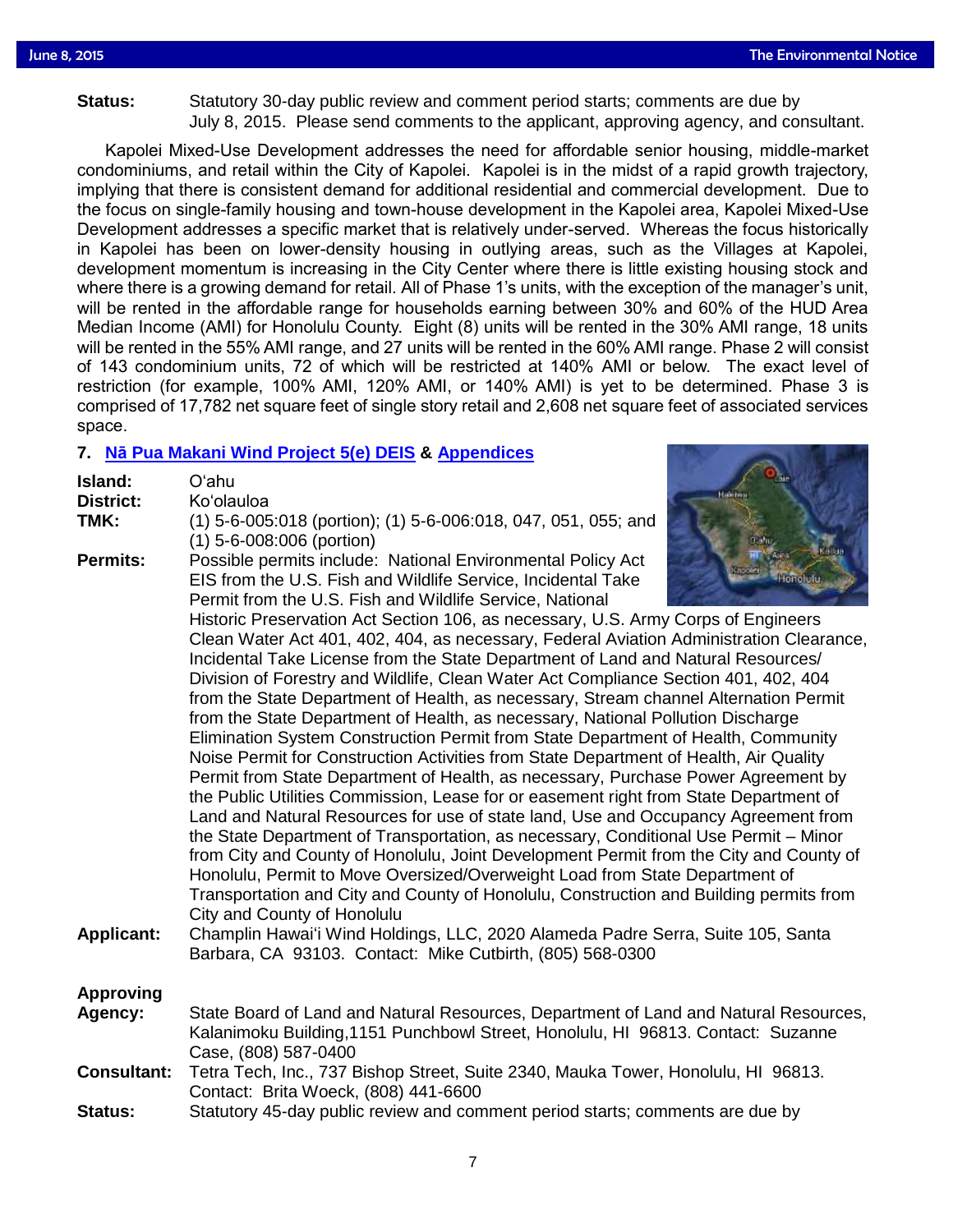July 23, 2015. Please send comments to the applicant, approving agency, and<br>consultant consultant.

Na Pua Makani Power Partners, LLC (NPMPP), a wholly owned subsidiary of Champlin Hawai'i Wind Holdings, LLC, proposes to construct and operate the Na Pua Makani Wind Project (Project) near the town of Kahuku on the island of O'ahu, Hawai'i. The Project would consist of up to 10 wind turbine generators, with a nameplate generating capacity of up to approximately 25 megawatts (MW). The turbine array could include a combination of models from a single manufacturer ranging in generating capacity and dimensions, based on site-specific conditions and setback requirements. Supporting infrastructure for the proposed Project would include access roads, wind turbine assembly lay down areas, overhead and underground transmission and collector lines, an on-site substation and an operations and maintenance building and associated storage yard and parking area. The purpose of the proposed Project is to provide clean, renewable wind energy for the island of O'ahu. The energy delivered by the proposed Project would help HECO meet its Renewable Portfolio Standard (RPS), established in HRS § 269-92 and the state of Hawai'i goal of increasing energy independence through the development of additional sources of renewable energy.

# **8. [Nu'uanu Pali Drive and Old Pali Road Drainage Improvements 5\(b\) DEA \(AFNSI\)](http://oeqc.doh.hawaii.gov/Shared%20Documents/EA_and_EIS_Online_Library/Oahu/2010s/2015-06-08-OA-5B-DEA-Nuuanu-Pali-Drive-and-Old-Pali-Road-Drainage-Improvements.pdf)**

| Island:                        | Oʻahu                                                                                                                                                                                                                                   |
|--------------------------------|-----------------------------------------------------------------------------------------------------------------------------------------------------------------------------------------------------------------------------------------|
| District:                      | Honolulu                                                                                                                                                                                                                                |
| TMK:                           | $(1)$ 1-9-000, 1-9-004, 2-2-000, 2-2-051:054                                                                                                                                                                                            |
| <b>Permits:</b>                | Department of the Army Permit, Department of Health Water<br>Quality Certification, Department of Land and Natural<br>Resources Stream Channel Alteration Permit, Office of<br>Planning Coastal Zone Management Certification, City and |
|                                | <b>County of Honolulu Building Permits</b>                                                                                                                                                                                              |
| <b>Proposing/Determination</b> |                                                                                                                                                                                                                                         |
| Agency:                        | Department of Design and Construction, City and County of Honolulu, 650 South King<br>Street, 11 <sup>th</sup> Floor, Honolulu, HI 96813. Contact: Kristie Ching, (808) 768-8480,<br>kching1@honolulu.gov                               |
| <b>Consultant:</b>             | Environmental Communications, Inc., P.O. Box 236097, Honolulu, HI 96823.                                                                                                                                                                |

Contact: Taeyong Kim, (808) 528-4661, [tkim@environcom.com](mailto:tkim@environcom.com) **Status:** Statutory 30-day public review and comment period starts; comments are due by July 8, 2015. Please send comments to the proposing/determination agency and consultant.

The proposed action consists of the demolition and replacement of a portion of an existing storm water drainage system in the vicinity of the intersection of Nu'uanu Pali Drive and Old Pali Road and well as a new outlet structure in to Nu'uanu Stream. The existing system of 18-inch, 24-inch, and 30-inch pipes, inlets and drain manholes will be replaced while the main collector line will be increased to a 36-inch pipe. Presently, storm water collected in the existing system is conveyed to a 30-inch pipe that discharges directly into Nu'uanu Stream. This portion will be replaced by a 36-inch pipe and a new concrete impact outlet structure with a 4-foot thick layer of dumped riprap for erosion protection. The current outlet structure is located on a residential lot with a drainage easement in favor of the City and County of Honolulu. This easement will be cancelled and moved towards the northeast boundary of the property where the new drain line and outlet structure will be located. This new location will also minimize the impact to the existing dwelling unit. Existing CRM walls, slabs and stairs will be removed as part of the project and will be reconstructed or replaced.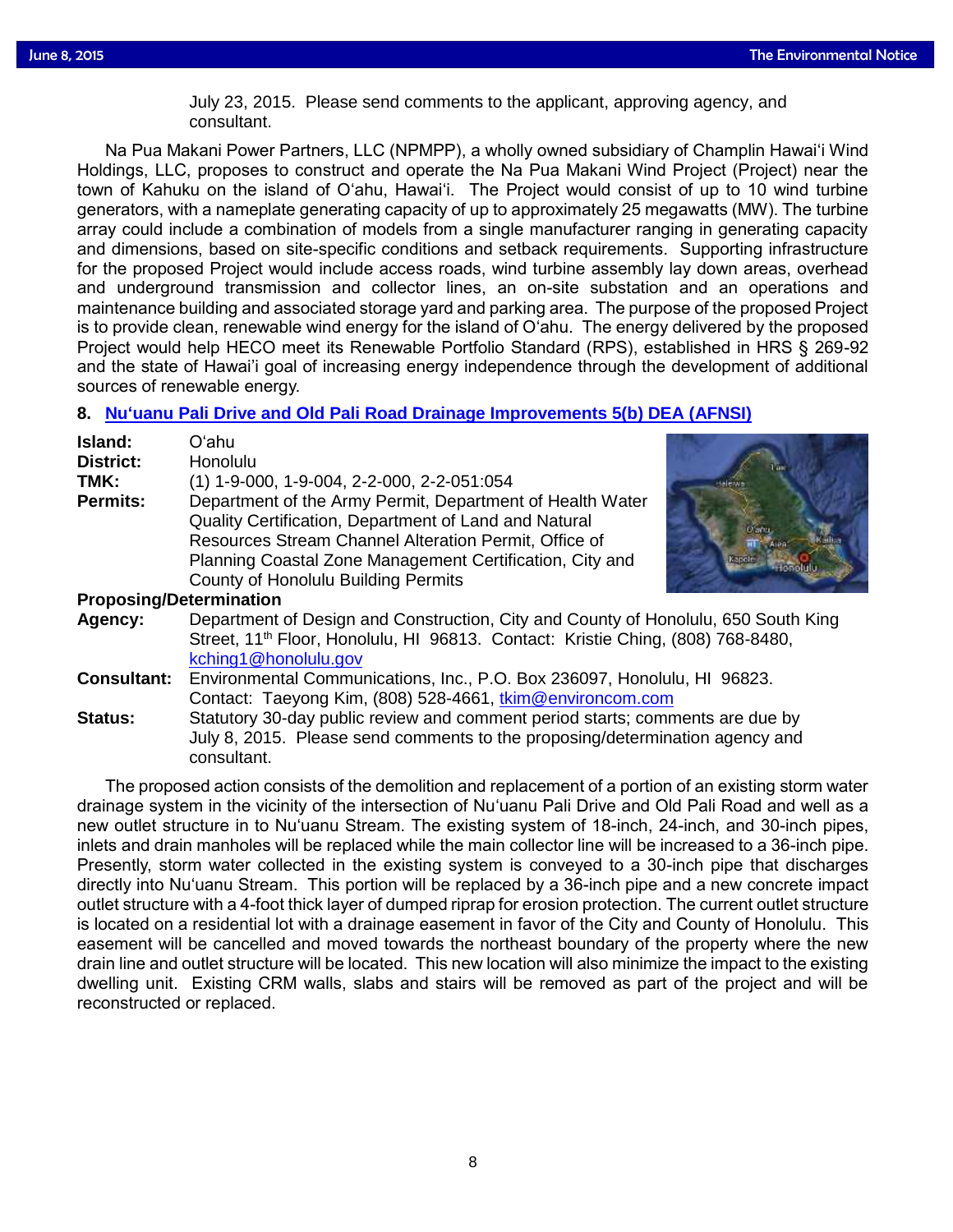# **9. [Portlock Road Residence 5\(e\) FEA \(FONSI\)](http://oeqc.doh.hawaii.gov/Shared%20Documents/EA_and_EIS_Online_Library/Maui/2010s/2015-06-08-OA-5E-FEA-Portlock-Road-Residence.pdf)**

| Island:            | Oʻahu                                                                                      |
|--------------------|--------------------------------------------------------------------------------------------|
| <b>District:</b>   | <b>Honolulu</b>                                                                            |
| TMK:               | (1) 3-9-026:044, 045, 046, 047, and 048                                                    |
| <b>Permits:</b>    | City and County of Honolulu: Chapter 343, HRS Compliance;                                  |
|                    | Department of Planning and Permitting (DPP) Grubbing,                                      |
|                    | Trenching, Grading, and Stockpiling Permits; DPP Building,                                 |
|                    | Electrical, Plumbing, Sidewalk/Driveway, and Demolition Permits; Connection License;       |
|                    | Drainage Easement Variance; DPP Conditional Use Minor Permit for Joint                     |
|                    | Development; Honolulu City Council Special Management Area Use Permit                      |
| <b>Applicant:</b>  | Everyshine II, LP, 19620 Stevensen Creek Boulevard, Suite 200, Cupertino, CA 94014.        |
| <b>Approving</b>   |                                                                                            |
| Agency:            | City and County of Honolulu, Department of Planning and Permitting, 650 South King         |
|                    | Street, 7 <sup>th</sup> Floor, Honolulu, HI 96813. Contact: Ardis Shaw-Kim, (808) 768-8021 |
| <b>Consultant:</b> | Kober Hanssen Mitchell Architects, Inc., 77 Merchant Street, Honolulu, HI 96813.           |
|                    | Contact: Kurt Mitchell, (808) 566-5412                                                     |
| <b>Status:</b>     | Finding of No Significant Impact Determination                                             |

The Applicant seeks a Special Management Area (SMA) Use Permit for redevelopment of a 5.4-acre residential property on Maunalua Bay that was initially developed around the early 1960s. Proposed improvements include renovation to existing structures, consisting of two dwellings and other residential amenities, construction of a new dwelling and other improvements including landscaping and accessory structures. Some of the structures to be repaired are within the shoreline setback area. The Applicant proposes to repair these shoreline structures under the nonconforming provisions of the shoreline setback laws and regulations. The proposed work aims to visually improve the site and return the existing structures to a habitable condition. In addition to the work that is within the SMA, the Applicant is working with the State Department of Land and Natural Resources regarding structures that appear to encroach into the State Conservation District.

## **10. [Waimānalo Irrigation System Upgrade 5\(b\) FEA \(FONSI\)](http://oeqc.doh.hawaii.gov/Shared%20Documents/EA_and_EIS_Online_Library/Oahu/2010s/2015-06-08-OA-5B-FEA-Waimanalo-Irrigation-System-Upgrade.pdf)**

| Island:            | Oʻahu                                                                                                                                                                          |  |
|--------------------|--------------------------------------------------------------------------------------------------------------------------------------------------------------------------------|--|
| <b>District:</b>   | Ko'olaupoko                                                                                                                                                                    |  |
| TMK:               | $(1)$ 4-1-008:080 and $(1)$ 4-1-026:004                                                                                                                                        |  |
| <b>Permits:</b>    | Grading, grubbing and stockpiling permits; HRS 6-E<br>consultation                                                                                                             |  |
|                    | <b>Proposing/Determination</b>                                                                                                                                                 |  |
| Agency:            | Hawai'i State Department of Agriculture, Agriculture Resource Management Division,<br>1428 South King Street, Honolulu, HI 96814.<br>Contact: Glenn M. Okamoto, (808) 973-9436 |  |
| <b>Consultant:</b> | Belt Collins Hawai'i LLC, 2153 North King Street, #200, Honolulu, HI 96819.<br>Contact: John Kirkpatrick, (808) 521-5361                                                       |  |
| <b>Status:</b>     | Finding of No Significant Impact Determination.                                                                                                                                |  |

The proposed action consists of upgrading a portion of the Waimānalo Irrigation System through the installation of approximately 1,800 linear feet of 8 inch irrigation line. The Irrigation System provides water from Maunawili for farm operations in Waimānalo. The project will improve the reliability of the irrigation system and reduce the water loss currently experienced in this portion of the system.

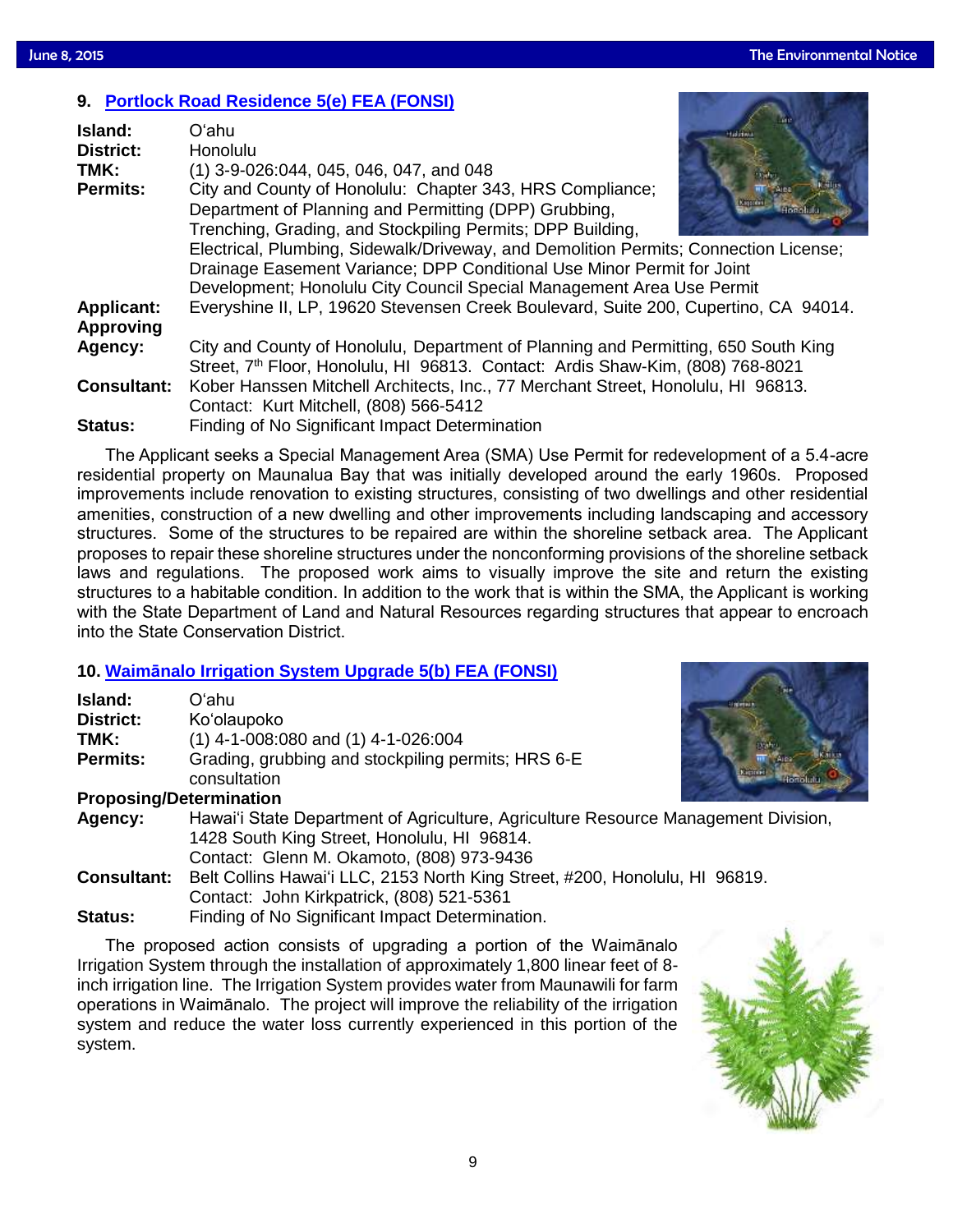# **CHAPTER 25, REVISED ORDINANCES OF HONOLULU**

# **[Fong Property Additions DEA \(AFNSI\)](http://oeqc.doh.hawaii.gov/Shared%20Documents/EA_and_EIS_Online_Library/Non-343-EA-EIS-Notices/2015-06-08-Chapter-25-DEA-Fong-Property-Additions.pdf)**

| Island:            | Oʻahu                                                                                                                                                                         |
|--------------------|-------------------------------------------------------------------------------------------------------------------------------------------------------------------------------|
| <b>District:</b>   | Waialua                                                                                                                                                                       |
| TMK:               | (1) 6-1-004:057                                                                                                                                                               |
| <b>Permits:</b>    | Special Management Area Use Permit, Park Dedication,<br><b>Building Permit, Trenching Permit</b>                                                                              |
| <b>Applicant:</b>  | Russell Fong, 1080 Waiholo Street, Honolulu, HI 96821.<br>(808) 754-4822                                                                                                      |
| <b>Approving</b>   |                                                                                                                                                                               |
| Agency:            | City and County of Honolulu, Department of Planning and Permitting, 650 South King<br>Street, 7 <sup>th</sup> Floor, Honolulu, HI 96813. Contact: Mark Taylor, (808) 768-8020 |
| <b>Consultant:</b> | EA Design Studio, 2235 B Ho'onanea Street, Honolulu, HI 96822.                                                                                                                |
|                    | Contact: Emile Alano, (808) 782-1651                                                                                                                                          |
| <b>Status:</b>     | Statutory 30-day public review and comment period starts; comments are due by                                                                                                 |
|                    | July 8, 2015. Please send comments to the applicant, approving agency, and consultant.                                                                                        |

The Applicant seeks a Special Management Area Use Permit to allow construction of three additional dwellings, consisting of a single-family dwelling, and a two-family detached dwelling on the subject site. One single-family dwelling exists on the lot, therefore a total of four dwellings will be developed on the lot. In accordance with the Land Use Ordinance Section 21-8.20A, the four dwelling units are permitted on the 20,703-square-foot zoning lot.

# **COASTAL ZONE MANAGEMENT NOTICES**

## **Federal Consistency Review**

The Hawai'i Coastal Zone Management (CZM) Program has received the following federal action to review for consistency with the CZM objectives and policies in Chapter 205A, Hawai'i Revised Statutes. This public notice is being provided in accordance with section 306(d)(14) of the National Coastal Zone Management Act of 1972, as amended. For general information about CZM federal consistency please call John Nakagawa with the Hawai'i CZM Program at 587-2878. For neighboring islands use the following toll free numbers: Lāna'i & Moloka'i: 468-4644 x72878, Kaua'i: 274-3141 x72878, Maui: 984-2400 x72878 or Hawai'i: 974-4000 x72878. For specific information or questions about an action listed below please contact the CZM staff person identified for each action. Federally mandated deadlines require that comments be received by the date specified for each CZM consistency review. Comments may be submitted by mail, electronic mail or fax, as indicated below.

*Mail*: Office of Planning, Department of Business, Economic Development and Tourism, P.O. Box 2359, Honolulu, Hawai'i 96804

| <i><b>Email:</b></i> | jnakagaw@dbedt.hawaii.gov |  |
|----------------------|---------------------------|--|
| Fax:                 | (808) 587-2899            |  |

## **U.S. Coast Guard (USCG) National Security Cutter Assignment & Facility Improvements at USCG Base Honolulu, O'ahu**

The USCG is proposing to homeport two new 418-foot National Security Cutters (NSCs) at Coast Guard Base Honolulu by 2019. The NSCs are part of an ongoing effort by the Coast Guard to replace its fleet of 378-foot High-Endurance Cutters that have reached the end of their service life. Homeporting the NSCs would improve the Coast Guard's ability to perform its mission in the Pacific Area and Coast Guard District Fourteen. The USCG would make improvements to shore facilities at Coast Guard Base Honolulu to support the NSCs. Improvements would include a reconfiguration of where vessels are berthed (no inwater work required), consolidation of supply/shipping buildings for NSC storage requirements, renovation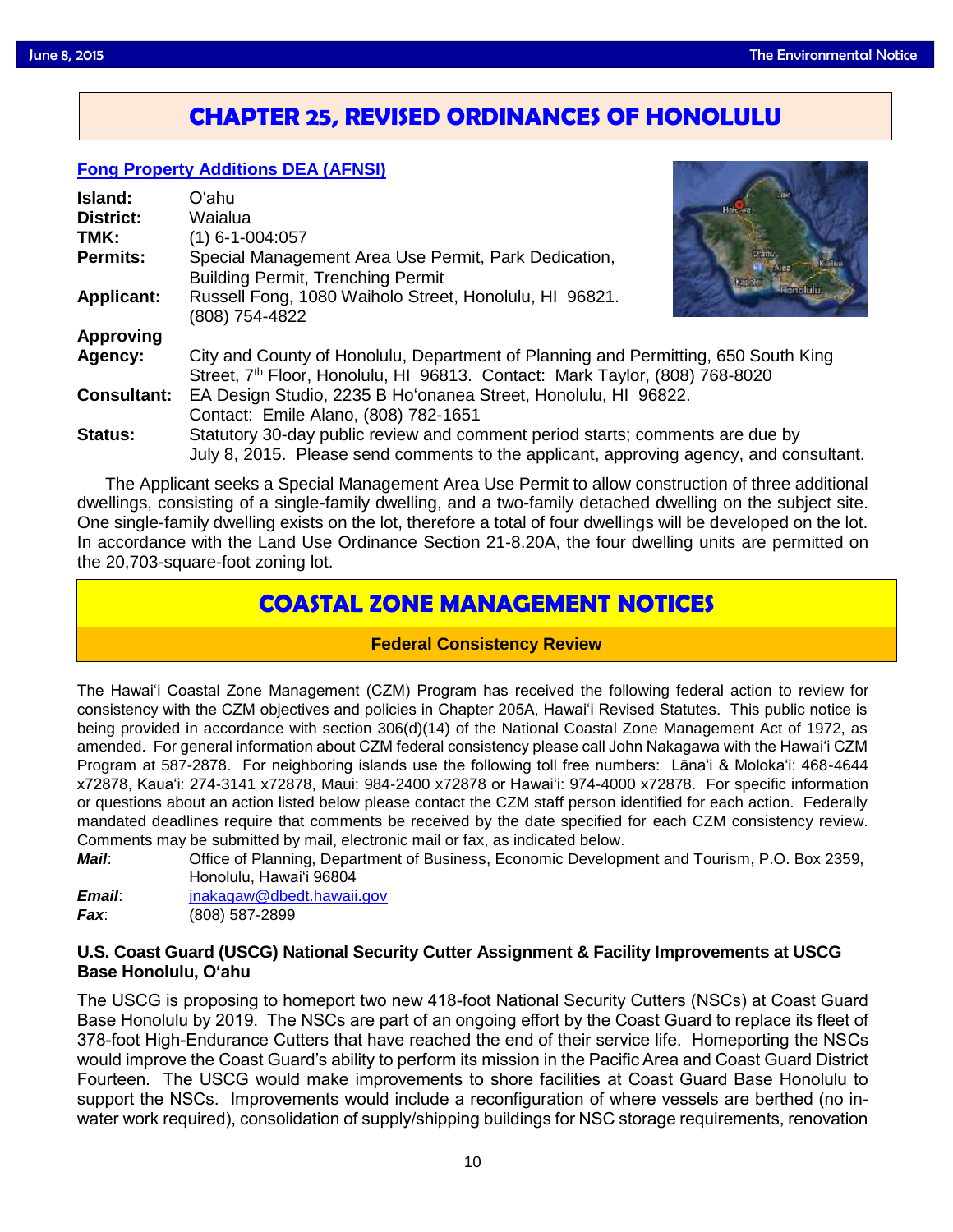of existing shop spaces, and construction of a new building to accommodate NSC support functions. The mooring reconfigurations would require some shore ties and utilities upgrades to accommodate the two mooring reconfigurations would require some shore ties and utilities upgrades to accommodate the two NSCs.

| <b>Federal Action:</b>       | <b>Federal Agency Activity</b>                                  |
|------------------------------|-----------------------------------------------------------------|
| <b>Federal Agency:</b>       | U.S. Coast Guard                                                |
| <b>Contact (consultant):</b> | Mr. Aaron Goldschmidt, Amec Foster Wheeler, (805) 962-0992 x223 |
| <b>Location:</b>             | USCG Base Honolulu, Sand Island, O'ahu                          |
| <b>CZM Contact:</b>          | John Nakagawa, 587-2878, jnakagaw@dbedt.hawaii.gov              |
| <b>Comments Due:</b>         | June 22, 2015                                                   |

### **Special Management Area (SMA) Minor Permits**

The SMA Minor permits below has been approved (HRS 205A-30). For more information, contact the county/state Planning Department. Honolulu (768-8014); Hawaiʻi (East 961-8288, West 323-4770); Kauaʻi (241-4050); Maui (270- 7735); Kakaʻako or Kalaeloa Community Development District (587-2841).

| Location (TMK)                                    | <b>Description (File No.)</b>                                                      | <b>Applicant/Agent</b>           |
|---------------------------------------------------|------------------------------------------------------------------------------------|----------------------------------|
| Hawai'i: Puna (1-5-062: 033)                      | Construction of a Water Well (SMM 15-332)                                          | <b>Wendy Grace</b>               |
| Maui: Kahului (3-7-010: 009)                      | Replace Three Antennas / Upgrades (SM2 20130046)                                   | At & T C/O Smartlink LLC         |
| Maui: Kihei (3-9-010: 011)                        | Single Family Residence (SM2 20150001)                                             | James A McCall                   |
| Maui: Lāhainā (4-6-001: 001, 004, 007<br>and 009) | Improvements to Boat Harbor (SM2 20150034)                                         | Lahaina Restoration Foundation   |
| Maui: Kīhei (2-1-029: 002)                        | Building Three Concrete Retaining Walls (SM2 20150035)                             | Cook, Thomas                     |
| Maui: Lāhainā (4-3-002: 099)                      | Encroachment Removal (SM2 20150036)                                                | Michel Wright & Associates, Inc. |
| Maui: Kā'anapali (4-4-001: 097)                   | Swimming Pool / Spa (SM2 20150037)                                                 | Peter Jacobsen                   |
| Maui: Pā'ia (2-6-002: 010)                        | Mai Tai Event-Catered Dinner (SM2 20150038)                                        | Paia Bay Properties, LLC         |
| Maui: Lāhainā (4-6-028: 029)                      | Interior Remodeling (SM2 20150039)                                                 | <b>Rick &amp; Lisa Parlett</b>   |
| O'ahu: Waiale'e (5-8-001: 051)                    | Construction of Six-foot-high Chain-link Security Fence and<br>Gates (2015/SMA-22) | Ho'ola Na Pua. LLC               |

# **CONSERVATION DISTRICT USE APPLICATION**

Persons interested in commenting on the following Conservation District Use Application or interested in receiving notification of determinations on Conservation District Use Applications must submit comments and requests to the Department of Land and Natural Resources. Notification requests must include the following information: 1) Name and address of the requestor; 2) The application for which the requestor would like to receive notice of determination; and 3) The date the notice was initially published in the Environmental Notice. Send comments and requests to: Department of Land and Natural Resources, Office of Conservation and Coastal Lands, P.O. Box 621, Honolulu, HI 96809. DLNR will make every effort to notify those interested in the subject CDUA. However, DLNR is not obligated to notify any person not strictly complying with the above requirements. For more information, please contact the Office of Conservation and Coastal Lands staff listed.

| <b>File No.:</b>            |
|-----------------------------|
| <b>Name of Applicant:</b>   |
| <b>Location:</b>            |
| TMKs:                       |
| <b>Proposed Action:</b>     |
| 343, HRS determination:     |
| <b>Applicant's Contact:</b> |
| <b>OCCL Staff Contact:</b>  |

**File No.:** CDUA MA-3747 **LTC Winston M. Marbella Location:** 'Ewa District, Island of O'ahu **TMKs:** (1) 9-1-027:016 After-the-Fact Seawall Repair Exempt **Applicant's Contact:** Winston M. Marbella, (808) 783-6553 **OCCL Staff Contact:** Alex J. Roy, (808) 587-0316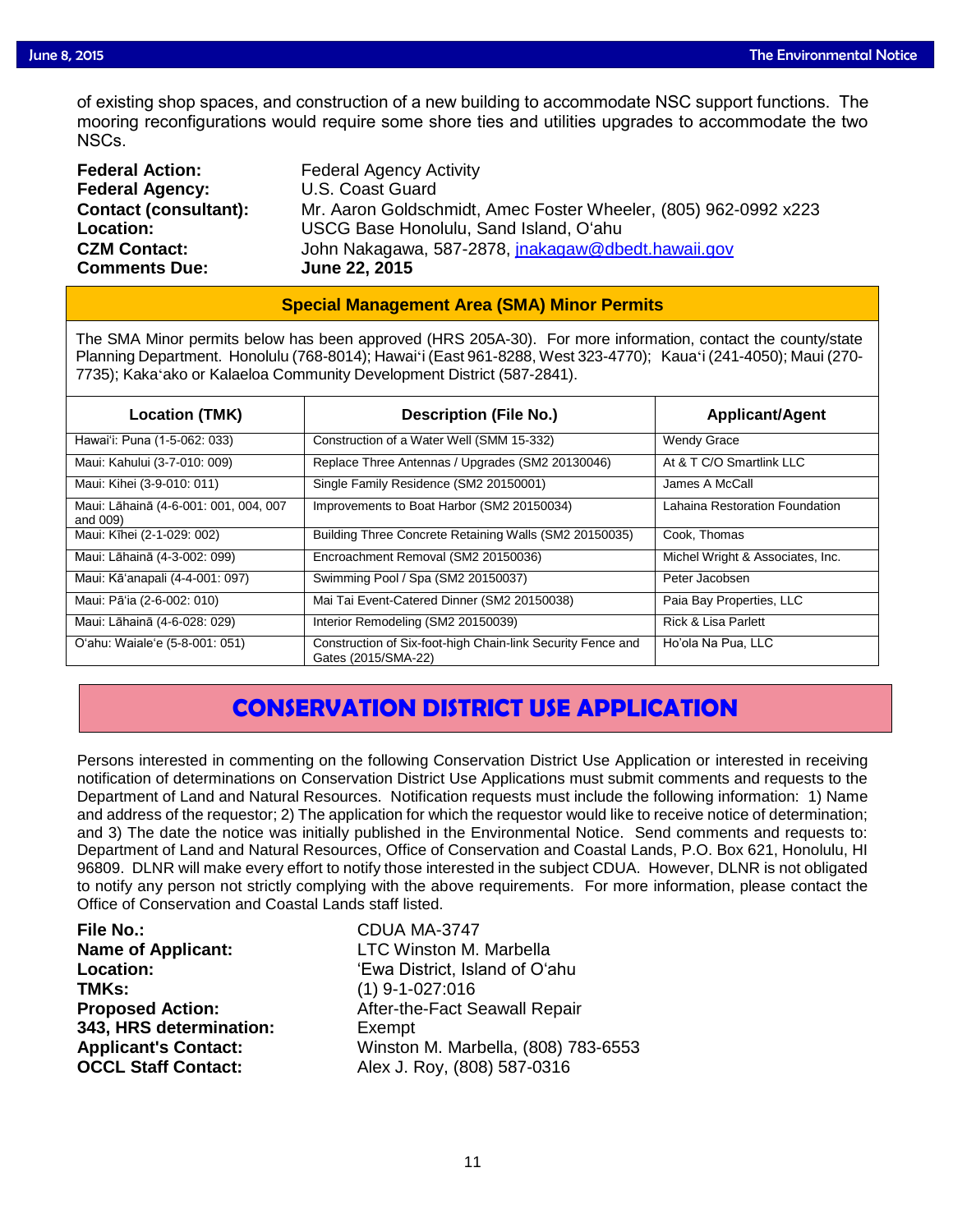# **SHORELINE NOTICES**

### **Shoreline Certification Applications**

The shoreline certification applications below are available for review at the Department of Land and Natural Resources Offices on Kauaʻi, Hawaiʻi, Maui, and Honolulu, 1151 Punchbowl Street, Room 220 (HRS 205A-42 and HAR 13-222-12). All comments shall be submitted in writing to the State Land Surveyor, 1151 Punchbowl Street, Room 210, Honolulu, Hawai'i 96813 and postmarked no later than 15 calendar days from the date of the public notice of the application. For more information, call Ian Hirokawa at (808) 587-0420.

| File No.      | Date    | Location                                                                                                     | Applicant/Owner                            | <b>TMK</b>  |
|---------------|---------|--------------------------------------------------------------------------------------------------------------|--------------------------------------------|-------------|
| OA-1654       | 5/26/15 | Lot 2 of "Mokulē a Beach Tract" being portion of Grant 242<br>to Kaiaikawaha as shown on Map 1 of Land Court | Ace Land Surveying LLC/<br>Irmgard Degener | 6-8-002:005 |
|               |         | Application 609 situate at Mokulē a, Waialua, O'ahu                                                          |                                            |             |
|               |         | Address: 68-617 Crozier Drive                                                                                |                                            |             |
|               |         | Purpose: Applying for building permit                                                                        |                                            |             |
| MA-613        | 5/26/15 | Lot 1, Ka'ae Tract being all of R.P. 8267, L.C. Award 302 to                                                 | R.T. Tanaka Engineers, Inc./               | 4-6-002:007 |
|               |         | J.A. Kuakini and L.C. Award 4452, Apana 1 to H. Kalama                                                       | <b>FPA Lahaina Shores</b>                  | (por.)      |
|               |         | and a portion of R.P. 7860, L.C. Award 7715, Apana 3 to L.                                                   | Associates, LLC                            |             |
|               |         | Kamehameha situate at Waiokama, Lahaina, Maui                                                                |                                            |             |
|               |         | Address: 505 Front Street                                                                                    |                                            |             |
|               |         | Purpose: Determine shoreline setback                                                                         |                                            |             |
| <b>HA-511</b> | 5/26/15 | Lot No. 32 of "Puako Beach Lots" HTS Plat 414-A being a                                                      | Edward S. Henrickson/Leon                  | 6-9-005:007 |
|               |         | portion of Grant 12437 situate at Lalamilo, North Kona,                                                      | A. & Dora C. Thevenin Trusts               |             |
|               |         | Island of Hawai'i                                                                                            |                                            |             |
|               |         | Address: 69-1854 Puako Beach Drive                                                                           |                                            |             |
|               |         | Purpose: Repair of pre-existing seawall                                                                      |                                            |             |

# **Shoreline Certifications and Rejections**

The shoreline notices below has been proposed for certification or rejection by the Department of Land and Natural Resources (HRS 205A-42 and HAR 13-222-26). Any person or agency who wants to appeal shall file a notice of appeal in writing with DLNR no later than 20 calendar days from the date of this public notice. Send the appeal to the Board of Land and Natural Resources, 1151 Punchbowl Street, Room 220, Honolulu, Hawai'i 96813.

| lFile No. | <b>Proposed/Rejected</b>                   | Location                                                                                                                                                                                                                                                                                                      | <b>Applicant/Owner</b>                             | <b>TMK</b>           |
|-----------|--------------------------------------------|---------------------------------------------------------------------------------------------------------------------------------------------------------------------------------------------------------------------------------------------------------------------------------------------------------------|----------------------------------------------------|----------------------|
| OA-1618   | <b>Proposed Shoreline</b><br>Certification | Lot 39 as shown on Map 2 Land Court Application<br>1810 and portion of Royal Patent Grant 338 to Haiku<br>and Kua being Lot B also portion of railroad right of<br>way situate at Waialua, O'ahu<br>Address: 68-131 & 68-1031 Farrington Highway<br>Purpose: Obtain building permits                          | ControlPoint Surveying,<br>Inc./ Kealia Farms LLC  | 6-8-002:010 &<br>014 |
| MA-607    | Proposed Shoreline<br>Certification        | Portion of Grant 548 to J.Y. Kanehoa situate at<br>Paeahu, Honua'ula, Kula, Maui<br>Address: 3070 South Kīhei Road<br>Purpose: Building permits                                                                                                                                                               | Tom Tezak/ Chow Ju Fa<br><b>Chen Trust</b>         | 2-1-010:002          |
| MA-608    | <b>Proposed Shoreline</b><br>Certification | Lot A of the Keawakapu Beach Lots situate at<br>Keawakapu, Makawao, Maui<br>Address: 3214 South Kīhei Road<br>Purpose: N/A                                                                                                                                                                                    | Akamai Land Surveying,<br>Inc./ Neil Felder        | 2-1-010:012          |
| HA-500    | <b>Proposed Shoreline</b><br>Certification | Lot No. 3 of "Aloha Kai Subdivision" subdivision No.<br>7096 being a portion of L.C. Award No. 9971, Apana<br>28 to William P. Leleiohoku situate at Kaumalumalu,<br>North Kona, Island of Hawai'i<br>Address: 77-226 Ke Alohi Kai Place<br>Purpose: N/A                                                      | Richard & Trudi Ahart/<br>Richard & Trudi Ahart    | 7-7-024:003          |
| HA-507    | <b>Proposed Shoreline</b><br>Certification | Lot B being the whole of R.P. 3737, L.C. Aw. 5680,<br>Ap. 2 to Kahiamoe and being portions of L.C Aw.<br>4452, Ap. 2 to H. Kalama and Road Remnant situate<br>at Kapala'alaea 1 <sup>st</sup> , North Kona, Island and County of<br>Hawai'i<br>Address: 77-6564 Ali'i Drive<br>Purpose: Obtain County permits | Wes Thomas Associates/<br>Bradford & Vicki Picking | 7-7-010:013          |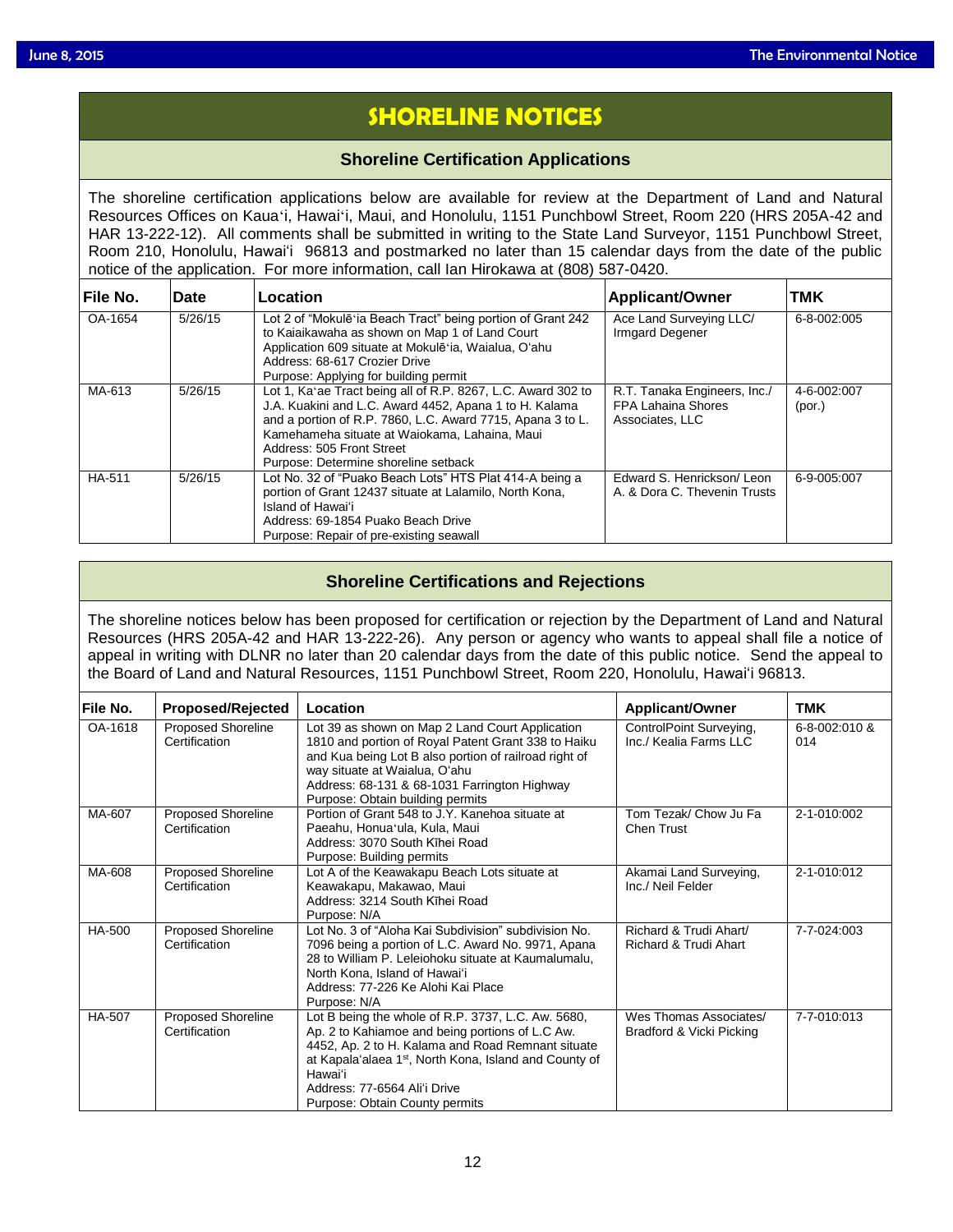| KA-395 | <b>Proposed Shoreline</b> | Lot 40 Land Court Application 1160, Map 7 situate at                                                                                  | Roger M. Caires/ Gaylord &            | 5-5-001:026 |
|--------|---------------------------|---------------------------------------------------------------------------------------------------------------------------------------|---------------------------------------|-------------|
|        | Certification             | Hanalei, Halelea, Kaua'i                                                                                                              | Carol Wilcox Family                   |             |
|        |                           | Address: 5060 Weke Road                                                                                                               | Limited Partnership                   |             |
|        |                           | Purpose: Determine setback                                                                                                            |                                       |             |
| MA-592 | Rejection                 | Royal Kahana being all of Lot 2 and a portion of Lot 1<br>of the Bechert Estate Subdivision<br>Address: 4365 Lower Honoapi'ilani Road | Arthur Valencia/ Royal<br>Kahana AOAO | 4-3-010:007 |
|        |                           | Purpose: Setback purposes                                                                                                             |                                       |             |

# **FEDERAL NOTICES**

This notice lists relevant entries from the Federal Register, gleaned from a search of Hawai'i-based entries published since the date of the last issue of The Environmental Notice. For the PDF file click on the title link, also available at <http://www.gpo.gov/fdsys/>

1. [Takes of Marine Mammals Incidental to Specified Activities; U.S. Navy Training and Testing...](http://www.gpo.gov/fdsys/pkg/FR-2015-06-03/pdf/2015-13038.pdf) - June 3, 2015

National Marine Fisheries Service (NMFS) has received a request from the U.S. Navy (Navy) for authorization to take marine mammals incidental to the training and testing activities conducted in the Northwest Training and Testing (NWTT) study area from November 2015 through November 2020. Under the Marine Mammal Protection Act (MMPA), NMFS is requesting comments on its proposal to issue regulations and subsequent Letters of Authorization (LOAs) to the Navy to incidentally harass marine mammals. The Navy has also requested that NMFS authorize modifications to watchstander requirements for observed behavior of marine mammals during Major Training Events (MTEs) in the Hawaii-Southern California Training and Testing (HSTT), Atlantic Fleet Training and Testing (AFTT), Mariana Islands Training and Testing (MITT), and Gulf of Alaska Training (GOA) study areas. Modifications to the Navy watchstander requirements would require a revision to regulatory text in current regulations governing the taking and importing of marine mammals during testing and/or training activities in these study areas. There are no MTEs associated with Navy training and testing activities in the NWTT study area. DATES: Comments and information must be received no later than July 17, 2015. FOR FURTHER INFORMATION CONTACT: John Fiorentino, Office of Protected Resources, NMFS (301) 427–8477

2. [Western Pacific Fishery Management Council; Public Meetings](http://www.gpo.gov/fdsys/pkg/FR-2015-05-26/pdf/2015-12638.pdf) - May 26, 2015

The Western Pacific Fishery Management Council (Council) will hold meetings of its 119th Scientific and Statistical Committee (SSC) and its 163rd Council meeting to take actions on fishery management issues in the Western Pacific Region. The Council will also convene meetings of the Pelagic and International Standing Committee, Fishery Data Collection and Research Committee (FDCRC), Hawaii Standing Committee, and Executive and Budget Standing Committee. DATES: The meetings will be held from June 9, 2015 through June 18, 2015. Click on the link in the notice title above for specific dates, times and agendas. ADDRESSES: The 119th SSC, Pelagic and International Standing Committee, FDCRC, Hawaii Standing Committee, and Executive and Budget Standing Committee will be held at the Council office, 1164 Bishop Street, Suite 1400, Honolulu, HI 96813; phone: (808) 522– 8220. The 163rd Council meeting and the Fishers Forum will be held at the Harbor View Center, Pier 38, 1129 North Nimitz Highway, Honolulu, HI 96817. FOR FURTHER INFORMATION CONTACT: Kitty M. Simonds, Executive Director; phone: (808) 522–8220.

3. [Western Pacific Fishery Management Council; Public Meetings](http://www.gpo.gov/fdsys/pkg/FR-2015-05-29/pdf/2015-12959.pdf) - May 29, 2015

The Western Pacific Fishery Management Council (Council) will hold a meeting of its Hawaii Archipelago Fishery Ecosystem Plan (FEP) Advisory Panels (AP) to discuss and make recommendations on fishery management issues in the Western Pacific Region. DATES: The Hawaii Archipelago FEP AP will meet on Friday, June 12, 2015, between 12 noon and 1:30 p.m. ADDRESSES: All meetings will be held by teleconference and webconference. The teleconference will be conducted by telephone and by web. The teleconference numbers are: U.S. tollfree: 1–888–482–3560 or International Access: +1 647 723–3959, and Access Code: 5228220; The webconference can be accessed at [https://wprfmc.webex.com/join/info.wpcouncilnoaa.gov.](https://wprfmc.webex.com/join/info.wpcouncilnoaa.gov) FOR FURTHER INFORMATION CONTACT: Kitty M. Simonds, Executive Director; phone: (808) 522–8220.

4. [Pacific Island Fisheries; 2014-15 Annual Catch Limits and Accountability Measures; Main Hawaiian Islands Deep 7](http://www.gpo.gov/fdsys/pkg/FR-2015-06-04/pdf/2015-13605.pdf)  [Bottomfish](http://www.gpo.gov/fdsys/pkg/FR-2015-06-04/pdf/2015-13605.pdf) - June 4, 2015

National Marine Fisheries Service (NMFS) specifies an annual catch limit (ACL) of 346,000 lb for Deep 7 bottomfish in the main Hawaiian Islands (MHI) for the 2014–15 fishing year. As an accountability measure (AM), if the ACL is projected to be reached, NMFS would close the commercial and non-commercial fisheries for MHI Deep 7 bottomfish for the remainder of the fishing year. The ACL and AM specifications support the long-term sustainability of Hawaii bottomfish. DATES: The final specifications are effective from July 6, 2015, through August 31, 2015. ADDRESSES: Copies of the Fishery Ecosystem Plan for the Hawaiian Archipelago are available from the Western Pacific Fishery Management Council (Council), 1164 Bishop St., Suite 1400, Honolulu, HI 96813, tel 808–522–8220, fax 808–522–8226, or www.wpcouncil.org. Copies of the environmental assessments and findings of no significant impact for this action, identified by NOAA–NMFS–2013–0176, are available from www.regulations.gov, or from Michael D. Tosatto, Regional Administrator, NMFS Pacific Islands Region (PIR), 1845 Wasp Blvd. Bldg. 176, Honolulu, HI 96818. FOR FURTHER INFORMATION CONTACT: Jarad Makaiau, NMFS PIR Sustainable Fisheries, (808) 725–5176.